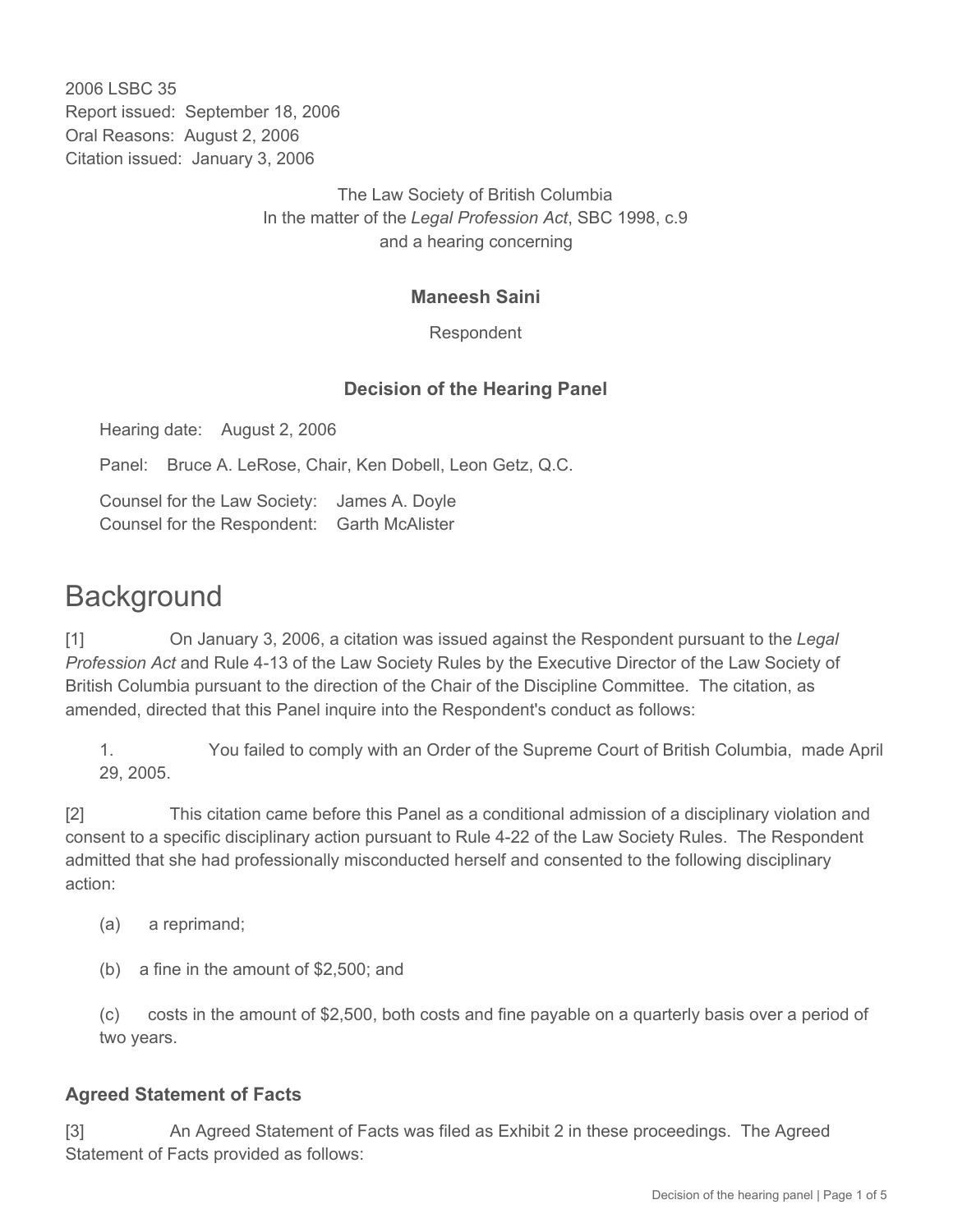1. Ms. Maneesh Saini was called to the Bar in British Columbia on May 23, 1997 and has been a Member of the Law Society of British Columbia since then (the " Member" ).

2. The Member initially practised for just over three years in Prince George, British Columbia and then moved to the Lower Mainland. At all material times, she practised at a firm called the Wellington Law Office. Her practice consists mainly of solicitors' work, with some family law and litigation files.

3. Mr. G.D. died in March 2005. At the time of his death, Mr. T.N. was the brother of G.D. and Mr. J.N. was his nephew.

4. At the time of G.D.'s death, Mr. K.C. lived in the residence of G.D.

5. T.N. and J.N. were not able to locate a Will. J.N. retained the firm Panchmatia Crimp. Mr. Panchmatia, a member of the Law Society, wrote to K.C. by letter dated April 8, 2005, stating, in part:

" We represent [J.N.], nephew of the late [G.D.].

...

[J.N.] intends to enter the residence of the late Mr. [G.D.] in his capacity as intended administrator. For this purpose would you please be present at the residence on Monday, April 11, 2005 at 4:00 p.m. Please contact us to confirm that this time is suitable to you.

We understand that you have undertaken various activities that may indicate that you may have been appointed the Executor under a Will. If you have been appointed Executor, or if you have another basis for the authority upon which you are acting, please confirm this to us, by providing us with a copy of the documentation upon which you rely."

6. The Member wrote to Mr. Panchmatia on April 10, 2005, stating, in part:

" This letter will confirm that we act for Ms. [K.B.], a named Executor in the last known Will of [G.D.].

Further to your letter of the 8th day of April, 2005, your client is not named in the last known Will of [G.D.] and is in no other way an interested party in this estate. As such, your client is not entitled to access to the property of the estate or disclosure of any kind.

..."

7. Mr. Panchmatia wrote to the Member on April 15, 2005, stating, in part:

" You objected to providing any information to us on the basis that [J.N.] was not an interested party in the estate of [G.D.], even though he was merely assisting the deceased brother to make inquiries. We have now been retained by the deceased's brother, [T.N.]. [T.N.] is one of the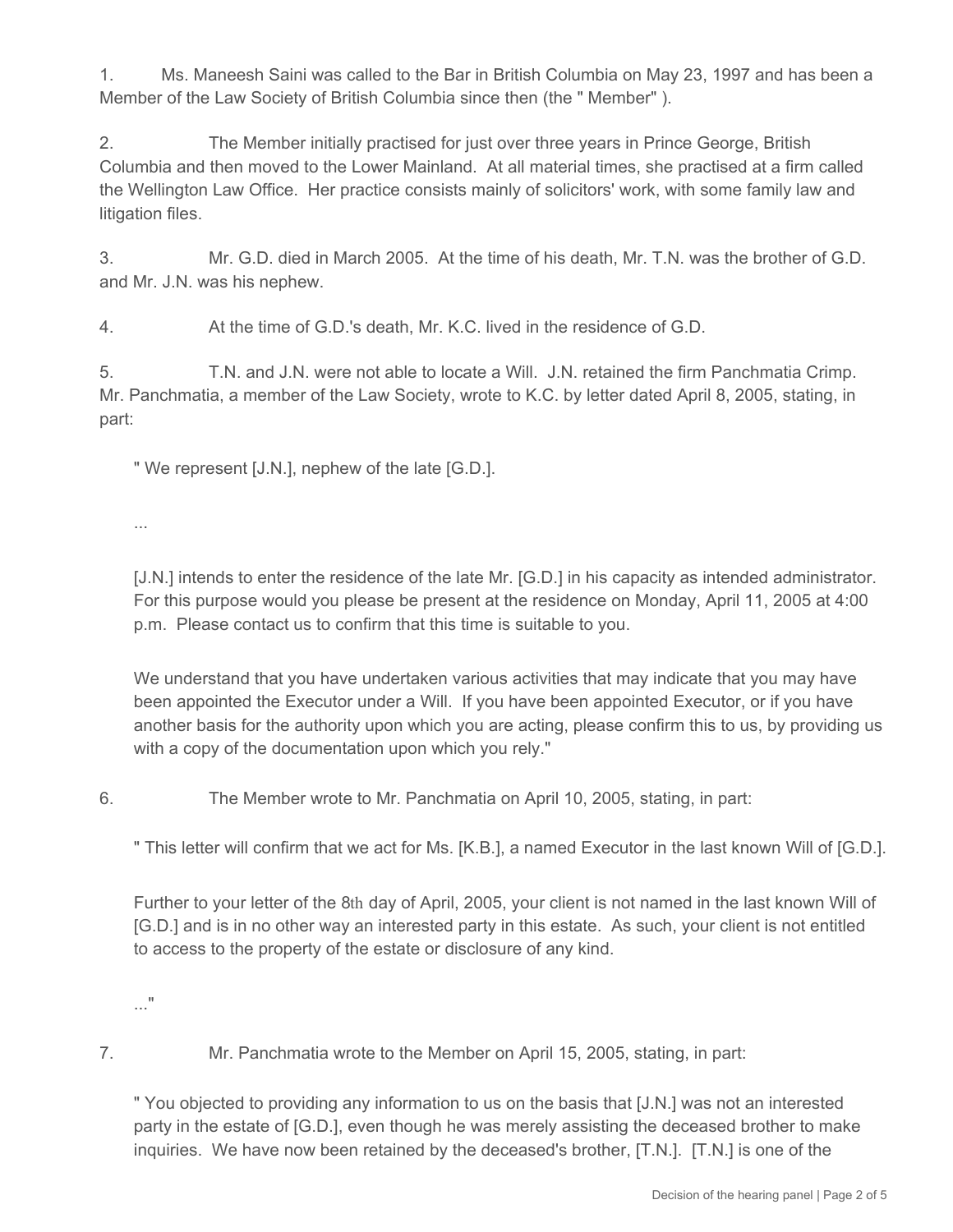people who would be entitled to share in the estate of [G.D.] under the Rules of Intestate Succession. Therefore, he is an interested party and entitled to disclosure.

On behalf of [T.N.] we request that you provide us with a copy of the Will of the late [G.D.] in which you state [K.B.] is a named Executor. Please provide us with a copy of this Will on or before April 23, 2005. We would be happy to send a courier to your office to pick up a copy of the Will if you would phone our office and let us know that it is ready. If we do not receive a copy of the Will by April 23, 2005, we intend to prepare a Citation pursuant to the Rules."

8. When the Will was not provided to Panchmatia Crimp, a Citation to Bring In A Will (the " Citation" ) was prepared and filed in the Chilliwack Registry on April 29, 2005. The Citation was addressed to the Member and provided:

" It appears from the Affidavit of [A.A.], sworn April 29, 2005, that a testamentary document signed by [G.D.], also known as [G.N.], of [address], who died on March 13, 2005, may be in your possession or control.

You are ordered to bring into the Registrar's Office at the Courthouse at 46085 Yale Road, Chilliwack, B.C. and leave with the Registrar any testamentary documents signed by [G.D.], also known as [G.N.], which is in your possession or control, within 14 days after service of this Citation on you.

If no testamentary document is in your possession or control, you are within the same time to file in the Registrar's Office an Affidavit to that effect and setting forth what knowledge you may have respecting any testamentary documents signed by [G.D.], also known as [G.N.].

9. The Citation was personally served on the Member on April 29, 2005.

10. At the time that she was served with the Citation, the Member had the original Will in her possession. She was intending to prepare an affidavit of the Executor for the Probate Application.

11. The Member did not take a copy of the Will to the Registrar as provided in the Citation, nor did she file an Affidavit stating why she did not respond.

12. By letter dated June 6, 2005, Ms. Crimp, of Panchmatia Crimp, wrote to the Law Society concerning the Member's failure to respond to the Citation.

13. By letter dated June 23, 2005, Gayle Myers, Staff Lawyer - Professional Conduct (the " Staff Lawyer" ), wrote to the Member, seeking an explanation on a number of matters, including the Member's failure to respond to the Citation.

14. The Member wrote to the Staff Lawyer on July 4, 2005. With respect to failing to respond to the Citation, she wrote:

" On the 29th of April I was in fact served with a Citation, a copy of which you have in your files. This Citation requires me to produce the original Will (not a copy). I required the original to be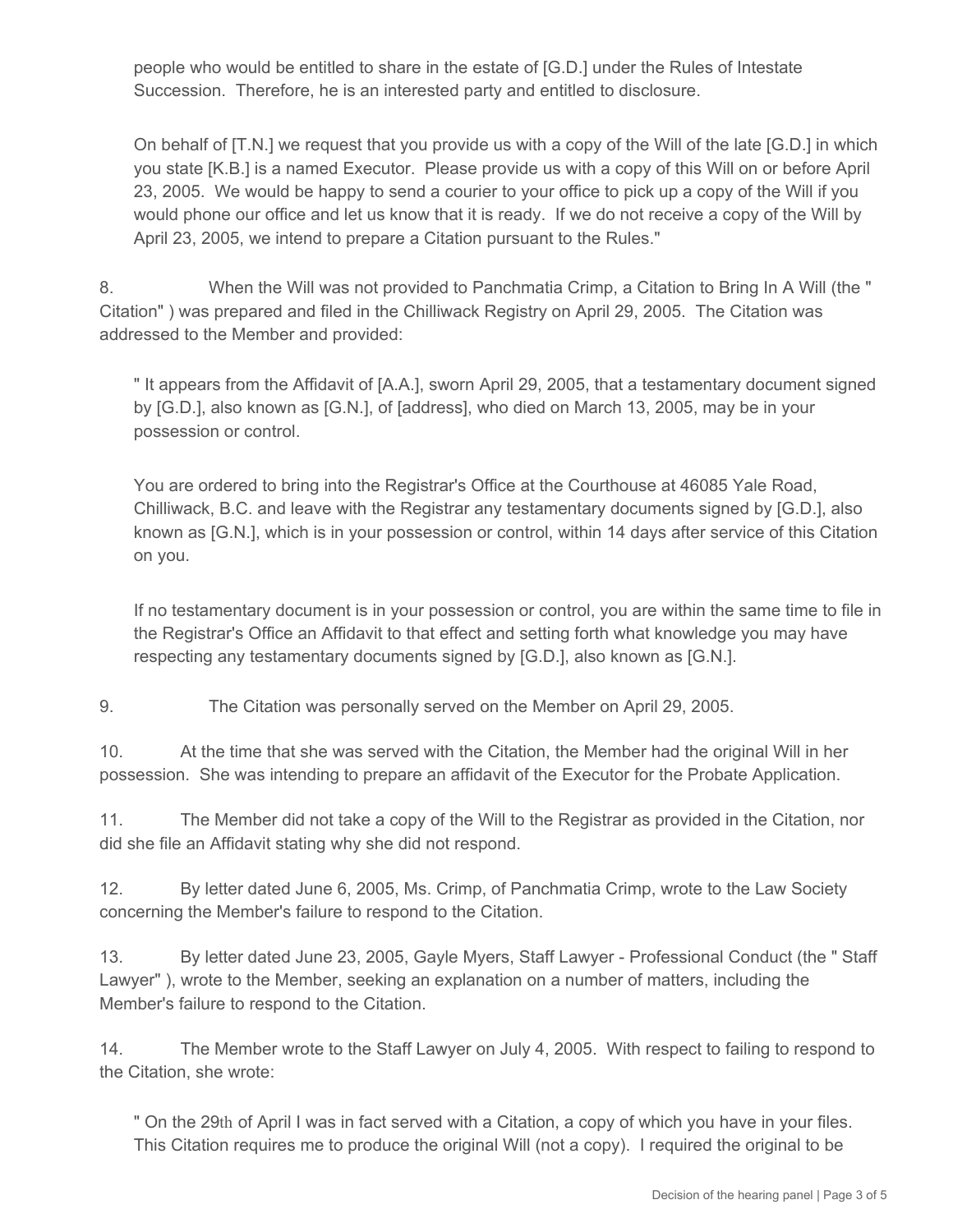marked as an Exhibit ' A' to the Affidavit of the Executor for the probate application, which would have been awkward if it had been submitted to the Court Registry. Being pressed for time, and since the probate application was almost ready, I chose to submit the original Will with the probate package instead of researching the mechanics for completing the probate application without it. At the time, we were awaiting a few more pieces of information but I believed the probate application would be ready within the time set out in the Citation.

On the 18th of May, I reviewed the probate documents with [K.B.] and [K.C.] (who had returned prematurely from India in response to [K.B.]'s distress over Mr. Panchmatia's letter). Apart from separation of the interest from principal in the Royal Bank balance and the address of one of the persons entitled to notice, the documents were then ready to go.

On the 21st of June, 2005, I met with [K.C.] and [K.B.] to complete the probate documents. The probate package was submitted to the Court Registry on the 28th of June, 2005.

I have since been advised that the Chilliwack Court Registry will place a copy of the Will on the Citation file and the original on the probate file. I could perhaps have provided the Court with a certified copy of the Will in place of the original, but that is not apparent from the Citation.

...

There are a number of practice points that I take away from this experience, any one of which may have prevented this matter escalating as it has:

1. I should have produced a certified copy of the Will to the Court for the Citation together with a written explanation that the original was not produced as being necessary for the Probate application and would be submitted shortly with the completed documents.

..."

15. The probate package was submitted to the Court Registry on June 28, 2005.

## **PROFESSIONAL AND PERSONAL LIFE**

16. Ms. Saini was born in India in 1969 and arrived in Canada as an immigrant in 1973 at the age of four.

17. Ms. Saini received a Commerce degree with honours from the University of Saskatchewan in 1990, and worked for IBM for three years from 1990 to 1993 when she commenced law school at the University of Saskatchewan.

18. She was called to the British Columbia Bar in 1997, after having articled at Hope Heinrich in Prince George, where she continued as an associate until 2000.

19. She was called to the Alberta Bar in 2000, but never practised there.